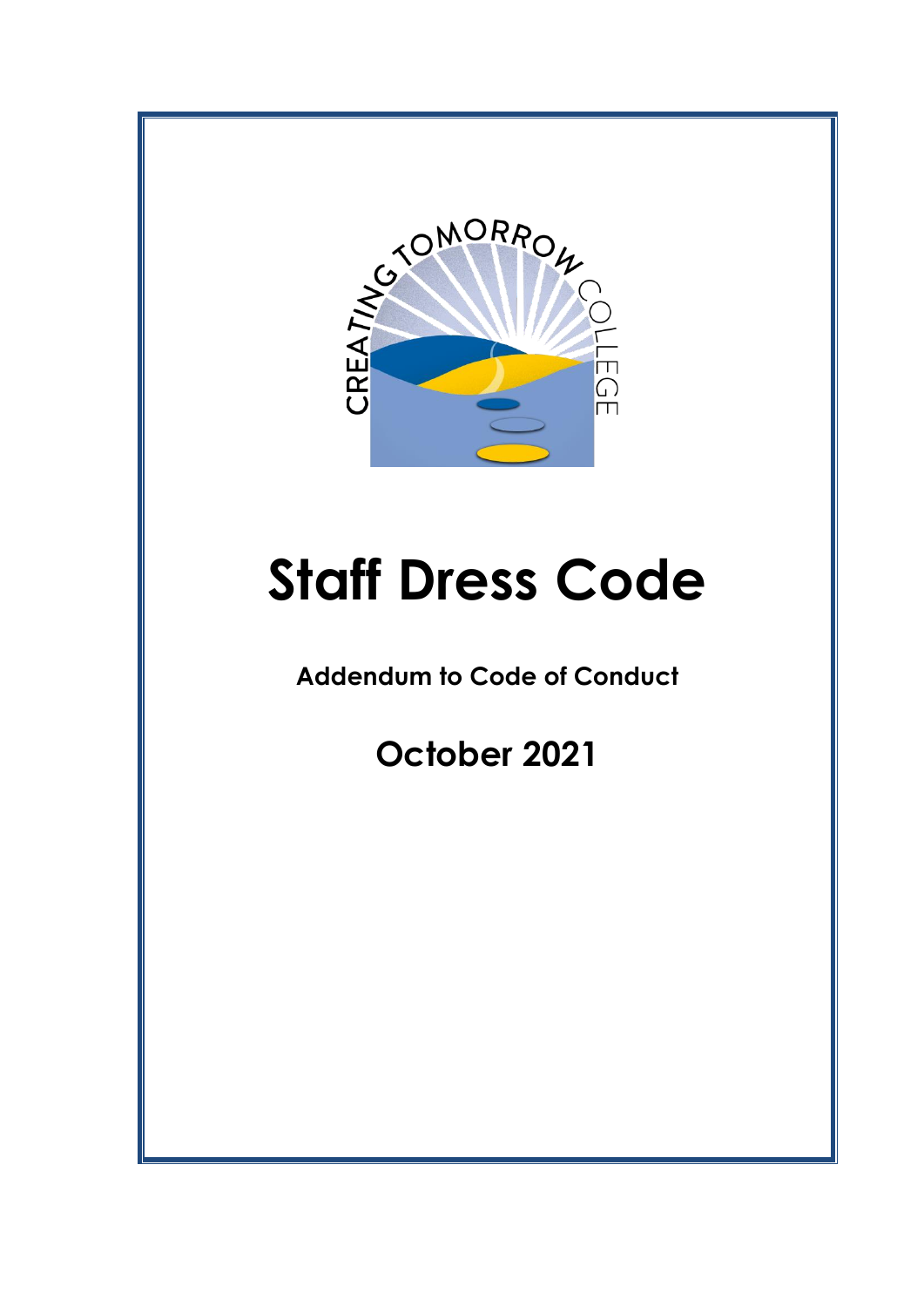

## **Creating Tomorrow College Staff Dress Code**

This document acts as an addendum to the expectations of the College in relation to Dress Code as set out in the Code of Conduct.

Staff should dress appropriately to meet with College expectations. It is a requirement that staff have a neat and conventional appearance at workpromoting a positive and professional image - casual but smart.

- **•** Staff should ensure they are dressed decently: clothing should not be offensive, revealing or sexually provocative (e.g. no intentional showing of underwear garments).
- **•** Staff should be dressed with regard to Health and Safety considerations for themselves, pupils and other staff.
- **•** Staff should be dressed appropriately for the duties they perform and for the area in which they work.

The College recognises the diversity of cultures, religions and disabilities and will take a sensitive approach when this affects dress requirements.

Headgear worn for religious purposes is permitted.

Some exceptions may be made for medical reasons at the discretion of the Director of College.

| What is acceptable                                                                                                                                                                                                                                                                                                                                                                                                                                                                                                                                                                                                                                      | What is not acceptable                                                                                                                                                                                                                                                                                                                                                                                                                                                                                                                                                                                                                                                                                                                                                                                                                                                     |
|---------------------------------------------------------------------------------------------------------------------------------------------------------------------------------------------------------------------------------------------------------------------------------------------------------------------------------------------------------------------------------------------------------------------------------------------------------------------------------------------------------------------------------------------------------------------------------------------------------------------------------------------------------|----------------------------------------------------------------------------------------------------------------------------------------------------------------------------------------------------------------------------------------------------------------------------------------------------------------------------------------------------------------------------------------------------------------------------------------------------------------------------------------------------------------------------------------------------------------------------------------------------------------------------------------------------------------------------------------------------------------------------------------------------------------------------------------------------------------------------------------------------------------------------|
| $\checkmark$ Smart trousers or chino's<br>Smart skirts (knee length/just above the<br>knee)<br>Smart dresses (of a reasonable length)<br>$\checkmark$<br>Smart tailored shorts (knee length/just<br>above the knee)<br><b>Blouses/shirts</b><br>T-shirts without collars (no slogans)<br>$\checkmark$ Sleeveless tops<br>Smart Tunics (worn with smart<br>trousers/leggings)<br>Smart jumpers/cardigans<br>Suit jackets<br>$\checkmark$<br>Tie/ smart scarf* (non- woollen)<br>Collared T-shirts/ polo shirts<br>Tights<br>Smart shoes/boots<br>$\checkmark$ Trainers/sneakers<br>Smart sandals* (not strappy or open.<br>Must have full foot coverage) | Any type of denim <sup>**</sup><br>$\mathsf{x}$<br>Leggings (worn with short tops)<br>$\boldsymbol{\mathsf{x}}$<br>Tops that are: low cut, strappy, strapless,<br>$\mathsf{x}$<br>backless, or cut away or vest tops.<br>Hoodies/sports jackets**<br>$\mathsf{x}$<br>Tracksuit bottoms**<br>$\mathsf{x}$<br>Flip flops, stiletto shoes, and shoes<br>$\times$<br>without a back or a strap at the back<br>such as mules.<br>Fashion boots** (e.g. Uggs,<br>$\times$<br>buckled/biker, studded etc)<br>Hats (worn within the College building)<br>$\mathsf{x}$<br>Sunglasses (worn within the College<br>$\mathsf{x}$<br>building or on head or<br>attached/clipped to clothing)<br>Clothes which restrict movement during<br>$\times$<br>physical supportive manoeuvres.<br>Clothing which prevents a task being<br>$\boldsymbol{\mathsf{x}}$<br>carried out with dignity. |

\*worn at individuals own risk

\*\*items acceptable for non-uniform days in addition to those within regular acceptable clothing

Please note that sleeveless tops are acceptable as long as the principles of the dress code are adhered to.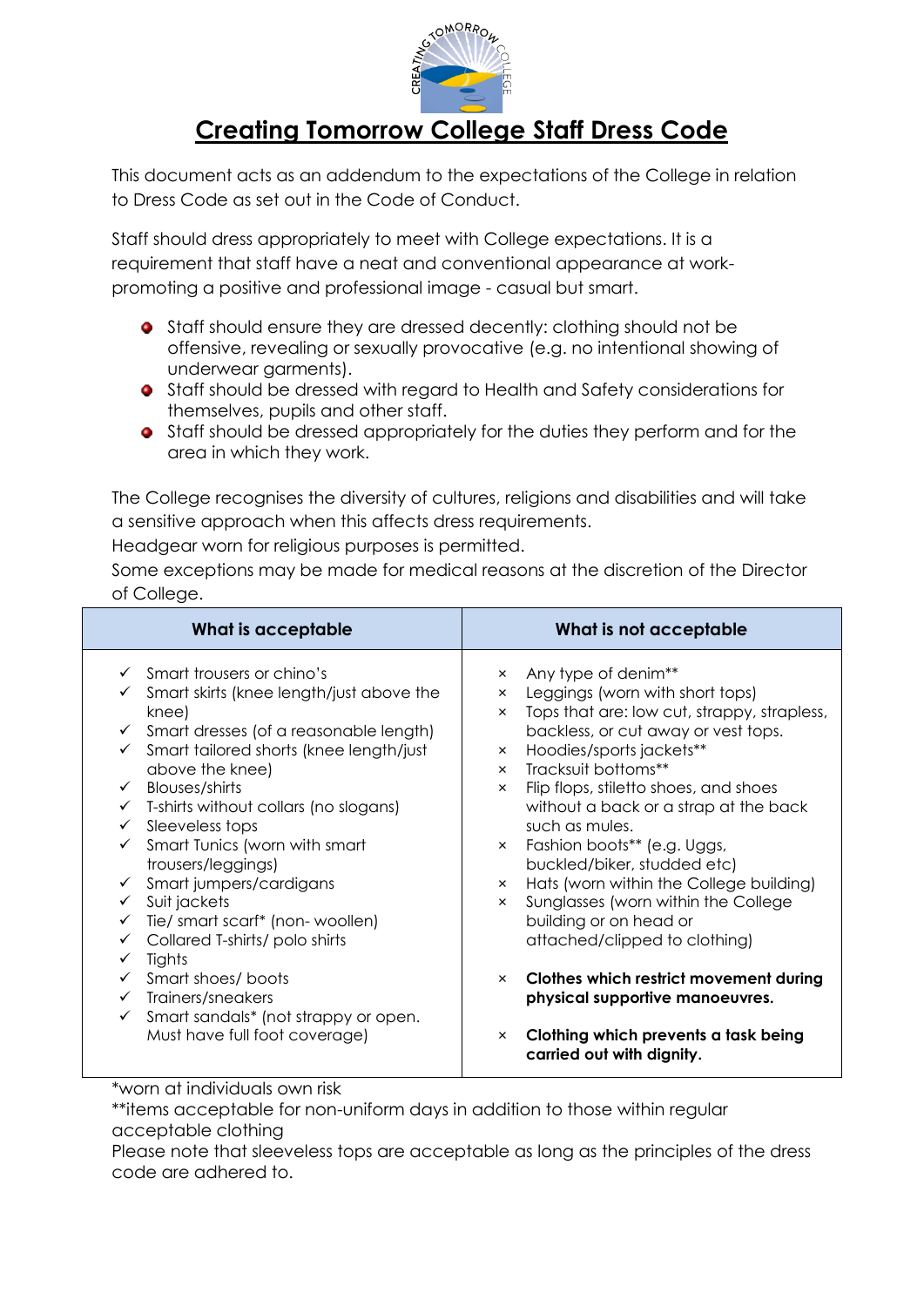

### **Staff participating in work experience requiring physical activity:**

In addition to what is acceptable across the working week the following may be worn on days when undertaking work as part of work experience that involves physical activity

- Trainers/sneakers
- Track suit bottoms, sports shorts, polo shirt or sports t-shirt, sports jacket, hooded sweatshirt.

Supporting staff will be expected to dress in an appropriate manner to support the delivery of work experience.

#### **Jewellery**

All jewellery is worn at the individuals own risk and care MUST be taken to ensure no jewellery can injure a student unintentionally – staff members are individually responsible for self-risk assessment to judge if jewellery items are appropriately worn.

#### **Hair**

Individuals with longer hair must make their own risk assessment in relation to when they wear their hair down and when they need to tie it up.

Individual dynamic risk assessments must be made when wearing items of clothing/jewellery that could get caught in equipment or machinery such as a laminator.

#### **Tattoos**

Where tattoos are offensive they must be covered.

#### **Uniforms**

If you are provided with a uniform, overalls or a tabard these must be worn whilst carrying out duties.

#### **Scope**

This addendum applies to all staff groups, including supply/agency staff, governors, volunteers and students on placement.

#### **Monitoring**

- The College expects staff to take personal responsibility for dressing appropriately and therefore anticipates that intervention will be required only rarely.
- Where choice of attire falls outside the dress code, the member of staff will be advised of this on an informal basis by their direct line manager.
- Where clothing is very unsuitable (particularly if it is excessively revealing) the member of staff may be required to return home to change.
- Any concerns an employee may have about the dress code should be raised, initially, with their direct line manager.